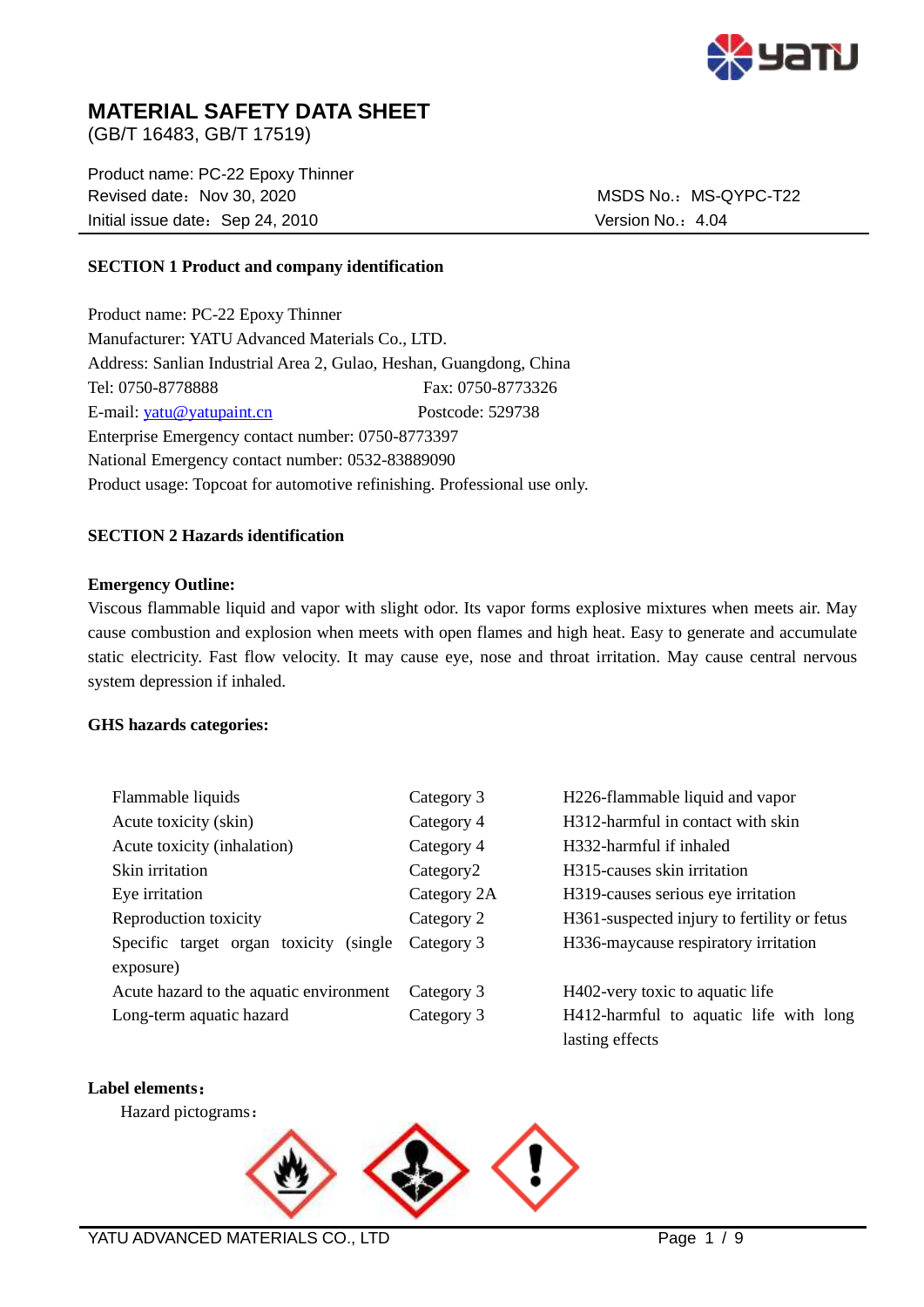**Signal word**: Warning

# **Precautionary statements:**

#### **Prevention:**

| P <sub>2</sub> 33 | Keep container tightly closed.                                                                                |
|-------------------|---------------------------------------------------------------------------------------------------------------|
| P <sub>235</sub>  | Keep cool.                                                                                                    |
| P <sub>240</sub>  | Ground and bond container and receiving equipment.                                                            |
| P <sub>271</sub>  | Use only outdoors or in a well-ventilated area.                                                               |
| P <sub>210</sub>  | Keep away from heat, hot surfaces, sparks, open flames and other ignition sources. Use<br>non-sparking tools. |
| P <sub>243</sub>  | Take action to prevent static discharges.                                                                     |
| P <sub>241</sub>  | Use explosive-proof [electrical/ventilating/lighting] equipment.                                              |
| P <sub>280</sub>  | Wear protective glove/protective clothing/eye protection/face protection                                      |
| P <sub>261</sub>  | Avoid breathing dust/fume/gas/mist/vapor/spray.                                                               |
| P <sub>273</sub>  | Avoid release to the environment.                                                                             |

#### **Response to accidents:**

| P312           | Call a POISON CENTER/doctor/if you feel unwell.                                        |  |
|----------------|----------------------------------------------------------------------------------------|--|
| P304+P340      | IF INHALED: Remove person to fresh air and keep comfortable for breathing.             |  |
| P305+P351+P338 | IF IN EYES: Rinse cautiously with water for several minutes. Remove contact lenses, if |  |
|                | present and easy to do. Continue rinsing.                                              |  |
| P337+P313      | If eye irritation persists: Get medical advice/attention.                              |  |
| P303+P361+P353 | IF ON SKIN (or hair): Take off immediately all contaminated clothing. Rinse skin with  |  |
|                | soap water. If irritation gets worse (redness, rash, blister), get medical attention   |  |
|                | immediately.                                                                           |  |
| P332+P313      | If skin irritation occurs: Get medical advice/attention.                               |  |
| $P370 + P378$  | In case of fire: Use dry powder, foam or carbon dioxide to extinguish.                 |  |
| P391           | Collect spillage.                                                                      |  |
|                |                                                                                        |  |

# **Safe storage:**

| $P403 + P235$    | Store in a well-ventilated place. |
|------------------|-----------------------------------|
| P <sub>405</sub> | Store locked up.                  |

# **Disposal:**

P501 Dispose of contents/container

# **Physical and chemical hazards:**

Flammable liquid and vapor.

# **Health hazards:**

It is hazardous if inhaled or on skin. It causes skin irritation and severe eye irritation, and it may cause respiration tract irritation.

# **Environmental hazards:**

It is hazardous to aquatic life with long lasting effects.

# **SECTION 3 Composition/information on ingredients**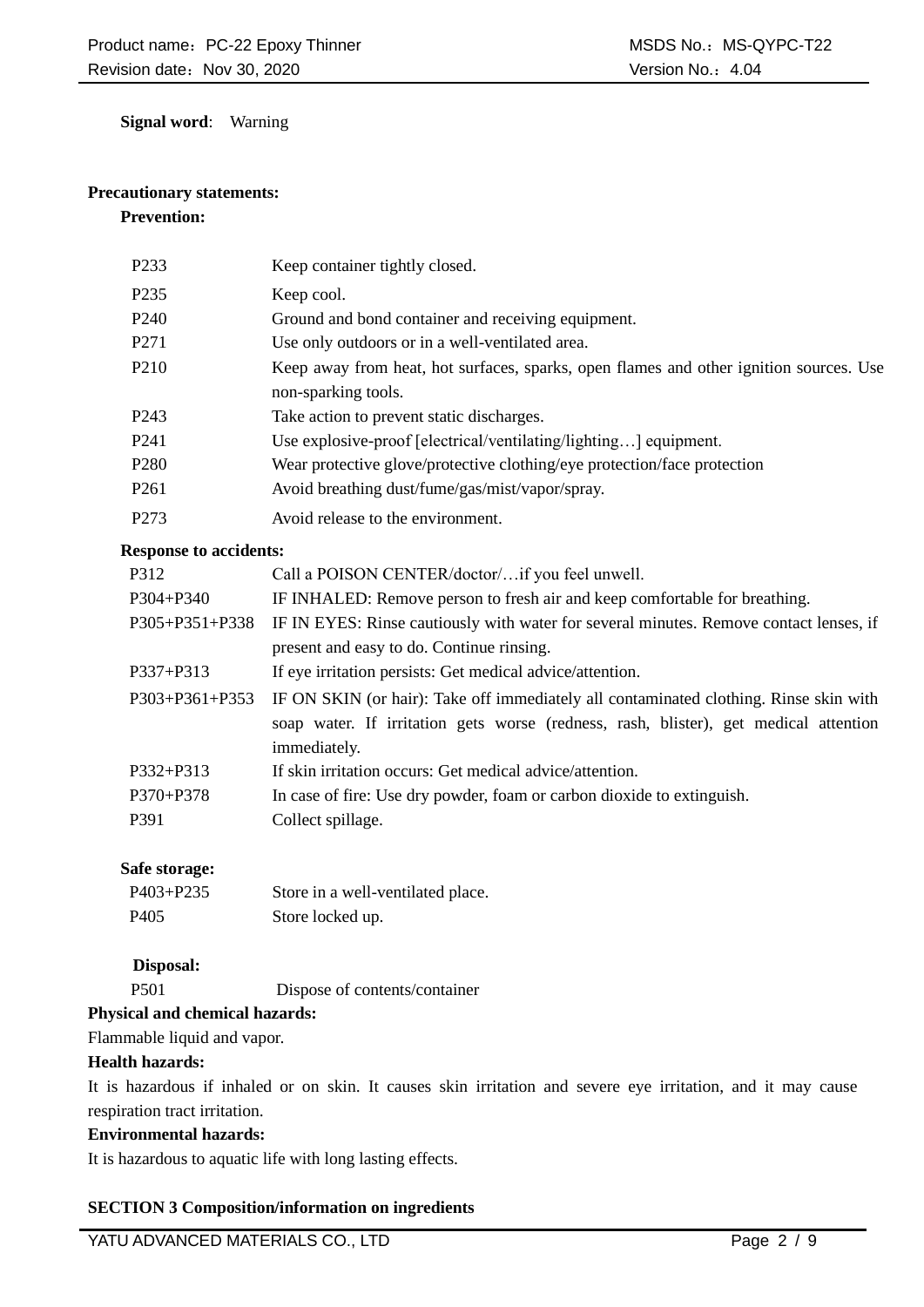# **Substance /mixture: mixture**

product ingredient:

| Chemical Name   | $\%$      | CAS Number |
|-----------------|-----------|------------|
| Xylene          | 50-60     | 1330-20-7  |
| ACE             | $15 - 25$ | 67-64-1    |
| n-Butyl alcohol | $15 - 25$ | 71-36-3    |
| Xylene          | 50-60     | 1330-20-7  |

# **SECTION 4 First aid measures**

#### **Description of first aid measures:**

**Inhalation:** Remove to fresh air. Keep person warm and at rest in a position comfortable for breathing.

- **Skin contact:** Take off immediately all contaminated clothing. Rinse skin thoroughly with soap water. If irritation gets worse (redness, rash, blister), get medical attention immediately.
- **Eye contact:** Remove contact lenses, irrigate copiously with clean, fresh water, holding the eyelids apart. Seek immediate medical advice.

**Protection of first aiders:** The rescuer should wear an appropriate mask or self-contained breathing apparatus before enter accident scene.

**Notes to physician:** The harmful ingredients are displayed in section 3 and 11.

# **SECTION 5 Firefighting measures**

#### **Extinguishing media:**

Use dry chemical, sand, foam or CO2 extinguishers. Do not use water jet directly.

#### **Special hazards:**

Flammable liquid and vapor. Its vapor forms explosive mixtures when meets air. May cause combustion and explosion when meets with open flames and high heat. Fast flow velocity. Easy to generate and accumulate static electricity.

# **Special firefighting procedure and advice for protection:**

Remove and process liquids from fire area in case of environment pollution. Fire-fighters should wear full protective clothing and self-contained breathing apparatus (SCBA) and stand on upwind area for firefighting.

#### **SECTION 6 Accidental release measures**

#### **Personal precautions, protective and emergency procedures:**

Be stored in well-ventilated place and keep away from ignition sources.

Ensure all devices are grounded while they are working.

Emergency responders should wear full protective clothing and self-contained breathing

apparatus during clean-up.

Follow the safety regulations.

# **Environmental precaution**:

Avoid discharge into drains and water pipes. Inform the relevant authorities if there are pollutions entering into the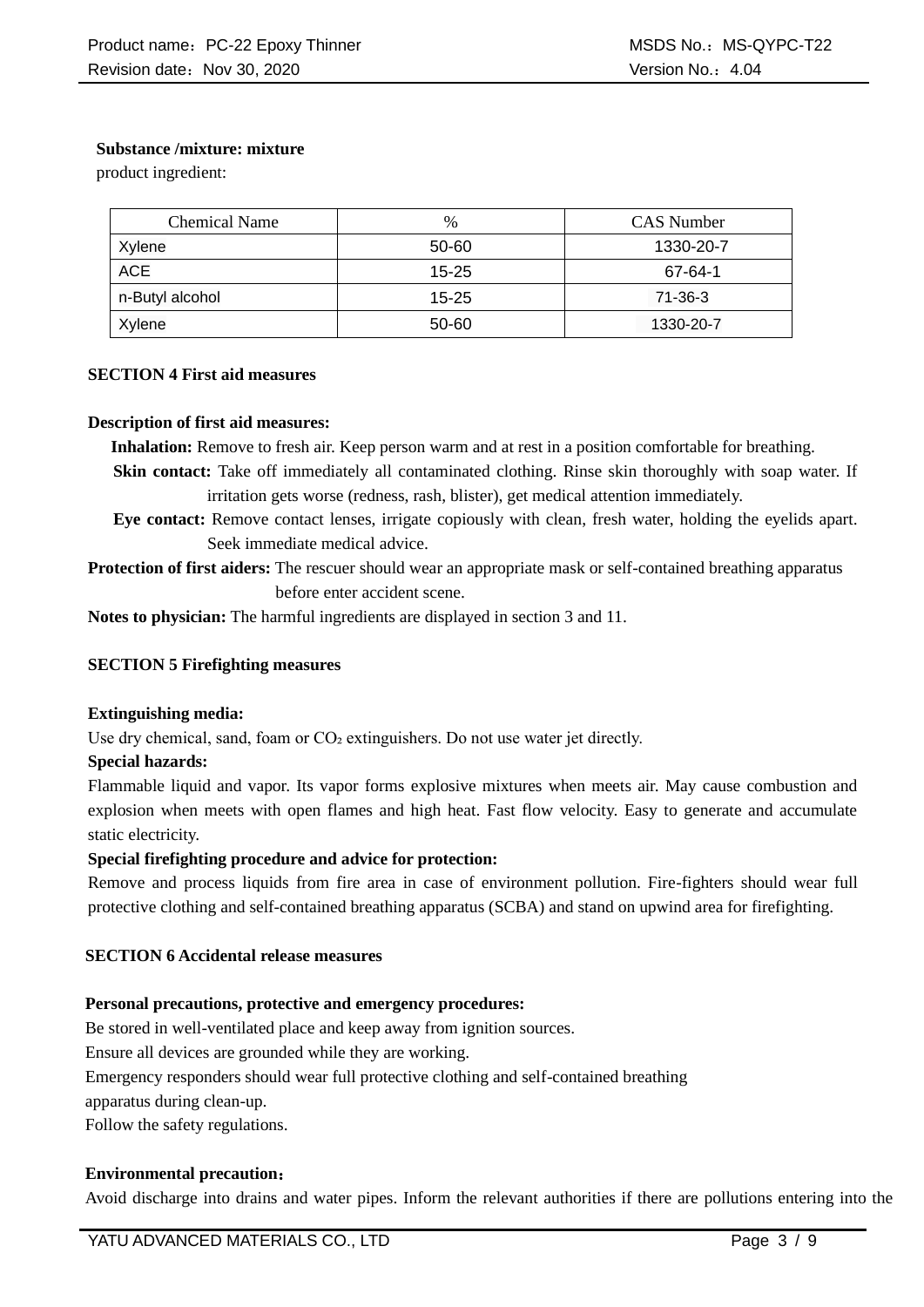rivers, lakes or waterways.

# **Methods and material for containment and cleaning up:**

Small spills: Absorb with activated carbon or other inert material or wash out with lotion made by incombustible dispersant. After diluting, place it in an appropriate waste disposal container.

Large spills: Dike the spilled material and confine the sewers, where this is possible. Cover with foam to prevent evaporation. Collect and transfer spillage with explosive-proof pump, and place in tank trucks or containers for later recycle or disposal.

# **SECTION 7 Handling and storage**

# **Precautions for safe handling:**

Obtain special instructions before use. Do not handle until all safety precautions have been read and understood. The operator should wear antistatic clothing and shoes and put on rubber oil-resistant gloves.

Workplace should be partial or comprehensive ventilated.

Use explosion-proof ventilation and equipment.

Filling speed should be controlled.

Grounding device is needed to prevent static accumulation.

Loading and unloading should be careful in order to prevent the damage of package and container.

Avoid contact with eyes, skin. Do not breathe mist or vapor.

Eating, drinking and smoking are prohibited in areas where this material is handled, stored and processed.

# **Conditions for safe storage, including any compatibility:**

Store in a cool and well-ventilated warehouse.

Keep away from heat, direct sunlight or any source of ignition. Storage temperature: 0-35℃. Stored in a tightly closed container. Separate from oxidizing materials.

Use explosive lightning and ventilation devices with the switch outside the warehouse. Equipped with corresponding firefighting equipment with certain quality and quantity.

Barrel stacking should not be too large because it must keep a certain distance with wall, ceiling, column and fire inspection walkway.

Use only non-sparking tools and devices.

The storage area should be provided with a leak emergency operation device and appropriate containers.

#### **SECTION 8 Exposure controls/personal protection**

#### **Occupational exposure limits:**

| <b>Ingredient Name</b> | Maximum Allowable Concentration                                    | Standard               |
|------------------------|--------------------------------------------------------------------|------------------------|
| Xylene                 | PC-STEL: $100$ mg/m <sup>3</sup> ; PC-TWA: $50$ mg/m <sup>3</sup>  | GBZ 2.1 OEL (China)    |
|                        | STEL: 150ppm; TWA: 100ppm                                          | <b>ACGIH TLV (USA)</b> |
| ACE                    | PC-STEL: $450$ mg/m <sup>3</sup> ; PC-TWA: $300$ mg/m <sup>3</sup> | GBZ 2.1 OEL (China)    |
|                        | STEL: 750ppm; TWA: 500ppm                                          | <b>ACGIH TLV (USA)</b> |
| n-Butyl alcohol        | PC-TWA: $200$ mg/m <sup>3</sup>                                    | GBZ 2.1 OEL (China)    |
|                        | STEL: 50ppm; TWA: 100ppm                                           | <b>ACGIH TLV (USA)</b> |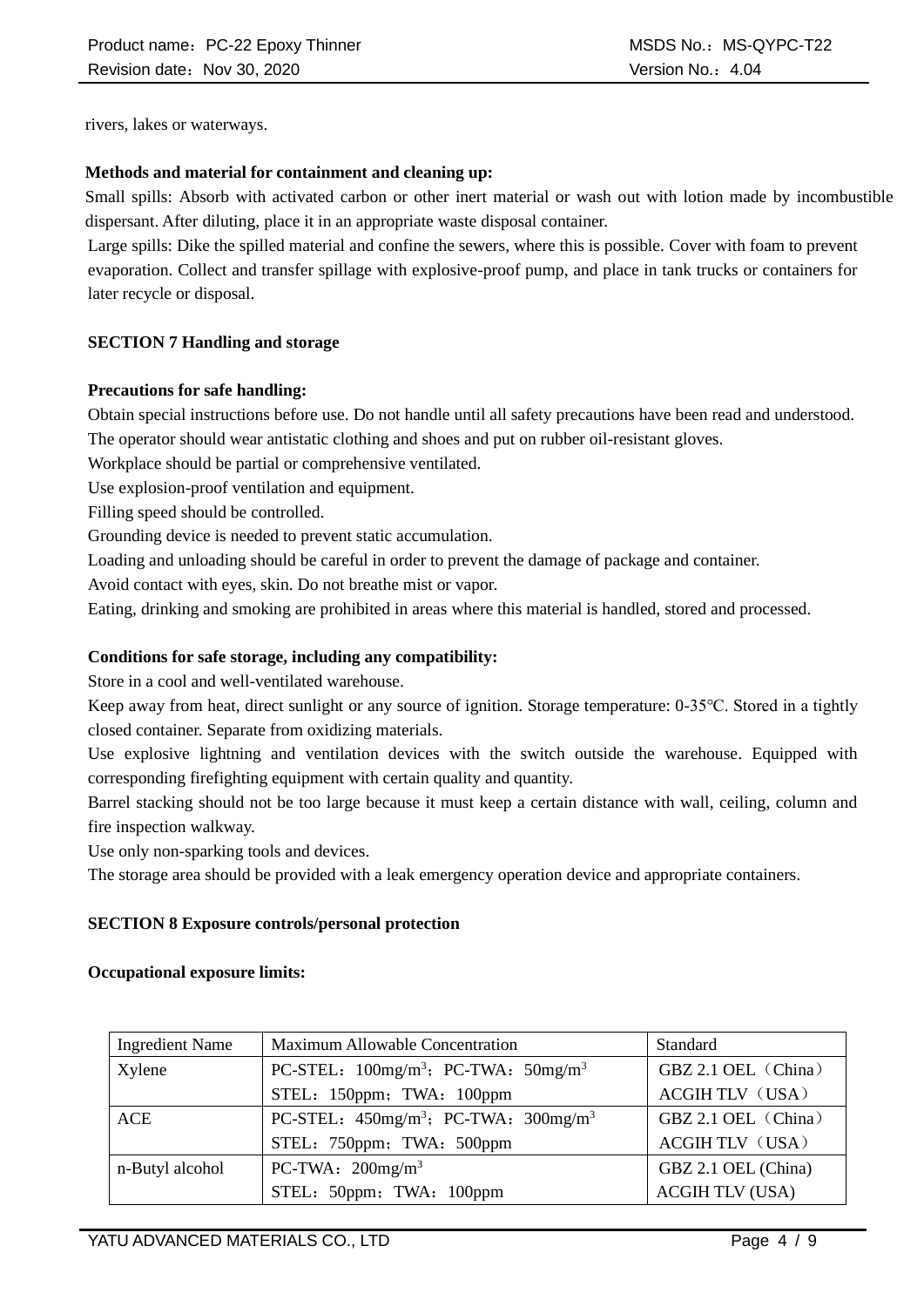# **Methods of monitoring:**

Method for determination of toxic substances in the air of workplace: Solvent Analysis-gas chromatography in GBZ/T 160.42, thermal desorption-gas chromatography, non-pump sampling -gas chromatography.

#### **Engineering controls:**

As a flammable liquid, separated workplace is needed. The operation should be done in a closed place, in order to prevent vapor leaking in the air. Promote ventilation and maintain the airborne concentrations below the occupation exposure limits. Set up automatic alarm and accidental ventilation equipment. Emergency exits and risk-elimination areas are necessary. Set up communication alarm system. Red zone warning line, warning signs and Chinese warning instructions are needed.

#### **Personal protective equipment:**

**Respiration protection:** If engineering controls do not maintain airborne concentrations below recommended exposure limits (where applicable), a self-absorption filter mask (half mask) must be worn. When emergency rescue or evacuation occurs, workers should wear air respirator or oxygen breathing apparatus.

**Eye protection:** Wear safety goggles with side shields.

**Skin/body protection:** Wear appropriate chemical resistant clothing.

**Hand protection:** Wear rubber oil-resistant gloves.

#### **SECTION 9 Physical and chemical properties**

#### **Appearance and character**: Transparent mucus.

Boiling point ( $°C$ ): >35 Flash point  $(°C)$ : 27 (closed cup) Upper/lower flammability or explosive limits: Flammability limit – lower (%): no data Flammability limit – upper (%): no data Viscosity (-4 cup, second/30  $°C$ ): 5-15 VOC (g/L): 790-840 Relative density (assume water as 1): 0.84 Solubility: Hardly soluble in water

# **SECTION 10 Stability and reactivity**

**Stability:** The product is stable.

**Possibility of hazardous reactions:** No dangerous reaction known under conditions of normal use.

**Conditions to avoid:** Avoid static electricity, high heat, open flames.

**Incompatible materials:** Strong acids, strong oxidizing agents, and strong alkali.

**Hazardous decomposition products:** No hazardous decomposition products are known under the condition of normal use.

# **SECTION 11 Toxicological information**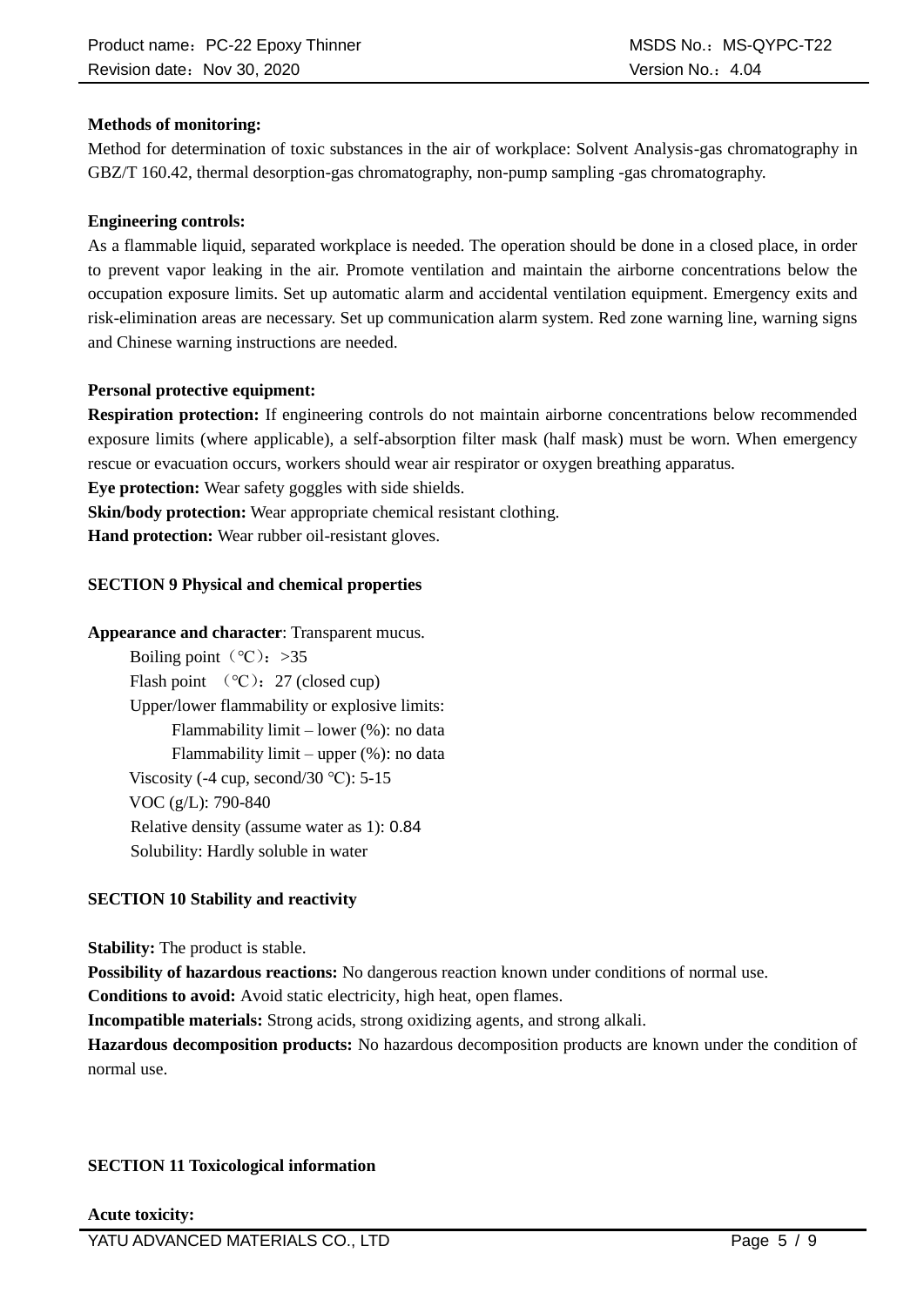Product name: PC-22 Epoxy Thinner MSDS No.: MS-QYPC-T22 Revision date: Nov 30, 2020 **Version No.:4.04** Version No.: 4.04

| <b>Ingredient Name</b> | Result                | Species | Dose            | Exposure |
|------------------------|-----------------------|---------|-----------------|----------|
| Xylene                 | LD50 Oral             | Rat     | $4300$ mg/kg    |          |
|                        | LD50 Dermal           | Rabbit  | $20000$ mg/kg   |          |
| <b>ACE</b>             | LD50 Oral             | Rat     | 5800mg/kg       |          |
|                        | LD50 Oral             | Rabbit  | $5340$ mg/kg    |          |
|                        | LC50 Vapor Inhalation | Rat     | 8000ppm         | 4 hours  |
| n-Butyl alcohol        | LD50 Dermal           | Rabbit  | $3400$ mg/ $kg$ |          |
|                        | LD50 Oral             | Rat     | $790$ mg/ $kg$  |          |

#### **Irritation/corrosion:**

| <b>Ingredient Name</b> | Exposure<br>Pathway | Result            | Species | Dose/Time     | Observation              |
|------------------------|---------------------|-------------------|---------|---------------|--------------------------|
|                        | Eye                 | Mild irritant     | Rabbit  | 87mg          |                          |
|                        | Eye                 | Severe irritant   | Rabbit  | 5mg/24h       | $\overline{\phantom{a}}$ |
| Xylene                 | Skin                | Mild irritant     | Rat     | $60 \mu L/8h$ | $\overline{\phantom{a}}$ |
|                        | Skin                | Moderate irritant | Rabbit  | 500mg/24h     | $\qquad \qquad$          |
|                        | Skin                | Moderate irritant | Rabbit  | 100%          | -                        |
| <b>ACE</b>             | Eye                 | Moderate irritant | Rabbit  | 20mg/24h      |                          |
|                        | Skin                | Mild irritant     | Rabbit  | $500$ mg/24h  | $\overline{\phantom{a}}$ |
| n-Butyl alcohol        | Eye                 | Severe irritant   | Rabbit  | 2mg/24h       | $\qquad \qquad$          |
|                        | Skin                | Moderate irritant | Rabbit  | 20mg/24h      |                          |

#### **Reproductive toxicity:**

ACE: Mammals inhaled the concentration of 31500μg/m<sup>3</sup>/24h, which affects their fecundity.

**Xylene:** Rat inhaled a minimum toxic concentration (TDL<sub>0</sub>) of 200ppm/6h (4-20 days of gestation), which resulting in abnormal skeletal development and neonatal behavior.

**n-Butyl alcohol:** Rat inhaled a minimum toxic concentration (TDL<sub>0</sub>) of 8000ppm/7h (1-19 days of gestation), which resulting in dysplasia of the musculoskeletal system.

#### **Specific target organ toxicity – single exposure:**

**n-Butyl alcohol:** May cause respiratory irritation and may cause drowsiness or dizziness.

# **Specific target organ toxicity – repeated exposure:**

No information available.

#### **Aspiration hazards:**

May cause nasal and throat irritation. It may cause neurasthenia. The typical symptoms are: headache, drowsiness, nausea, teetering, confusion of consciousness, and unconsciousness.

**Ingestion hazard:** It may cause gastrointestinal discomfort.

#### **Contact hazards:**

It may cause eye irritation or burns, even skin irritation with repeated or long-term contact. Discomfort and dermatitis may occur as well.

#### **SECTION 12 Ecological information**

| <b>Ecological toxicity:</b> |        |         |        |
|-----------------------------|--------|---------|--------|
| Ingredient<br><b>Name</b>   | Result | Species | mosure |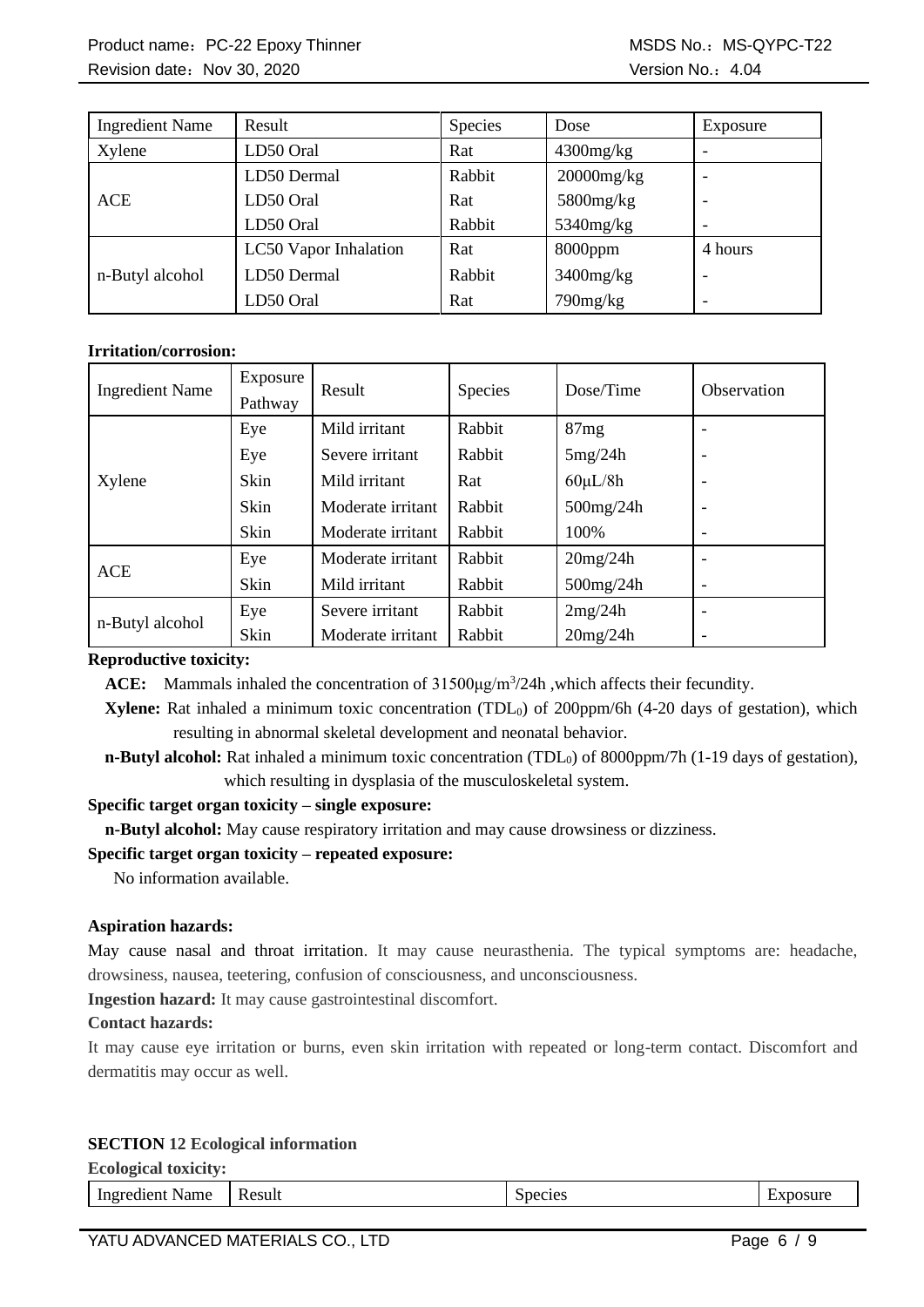|                 | Acute LC50 8500µg/L seawater     | Crustacean-Palaemonetespugio | 48hours |
|-----------------|----------------------------------|------------------------------|---------|
| Xylene          | Acute LC50 13400µg/L freshwater  | Fish-Pimephalespromelas      | 96hours |
|                 | Acute LC50 8300-40000µg/L        | Daphnia -Daphnia magna       | 48hours |
| <b>ACE</b>      | freshwater                       | Daphnia -Daphnia magna       | 48hours |
|                 | Acute EC50 10g/L freshwater      |                              |         |
|                 | Acute EC50 1328mg/L              | Daphnia -Daphnia magna       | 48hours |
| n-Butyl alcohol | Acute LC50 1376mg/L freshwater   | Fish-Pimephalespromelas      | 96hours |
|                 | Chronic NOEC 4100µg/L freshwater | Daphnia -Daphnia magna       | 21days  |

**Persistence and degradability:** Not available **Bio-accumulative potential:** Not available **Mobility in soil:** Not available

# **SECTION 13 Disposal considerations**

#### **Chemical waste treatment methods:**

Recommend the treatment method of transferring waste into energy if possible. Incineration or landfill should only be considered when recycling is not feasible. Discharging the product into the sewage is prohibited.

#### **Contaminated package treatment methods:**

Empty containers should be taken to an approved waste handling site for recycling or disposal. If not, disposal should be in accordance with applicable regional laws and regulations.

#### **Notes for disposal:**

The applicable regional, national regulations should be read before disposal.

# **SECTION 14 Transport information**

**UN number:** UN 1263 **UN proper shipping name:** Paint, Paint Related Material **Transport hazard class (es):** 3 **Danger Pictograms:** 



**Packing group:** Ⅲ **Package label:** Flammable liquid **Marine pollutant substances:** Not applicable **International shipping regulations: United States Department of transportation:** 49CFR rating: 3 (flammable liquid and vapor). **Marine, IMDG rating:** 3 (flammable liquid and vapor). **Shipping, IATA rating:** 3 (flammable liquid and vapor).

#### **Notes for transport:**

The transportation vehicles shall be equipped with corresponding firefighting equipment and emergency treatment devices.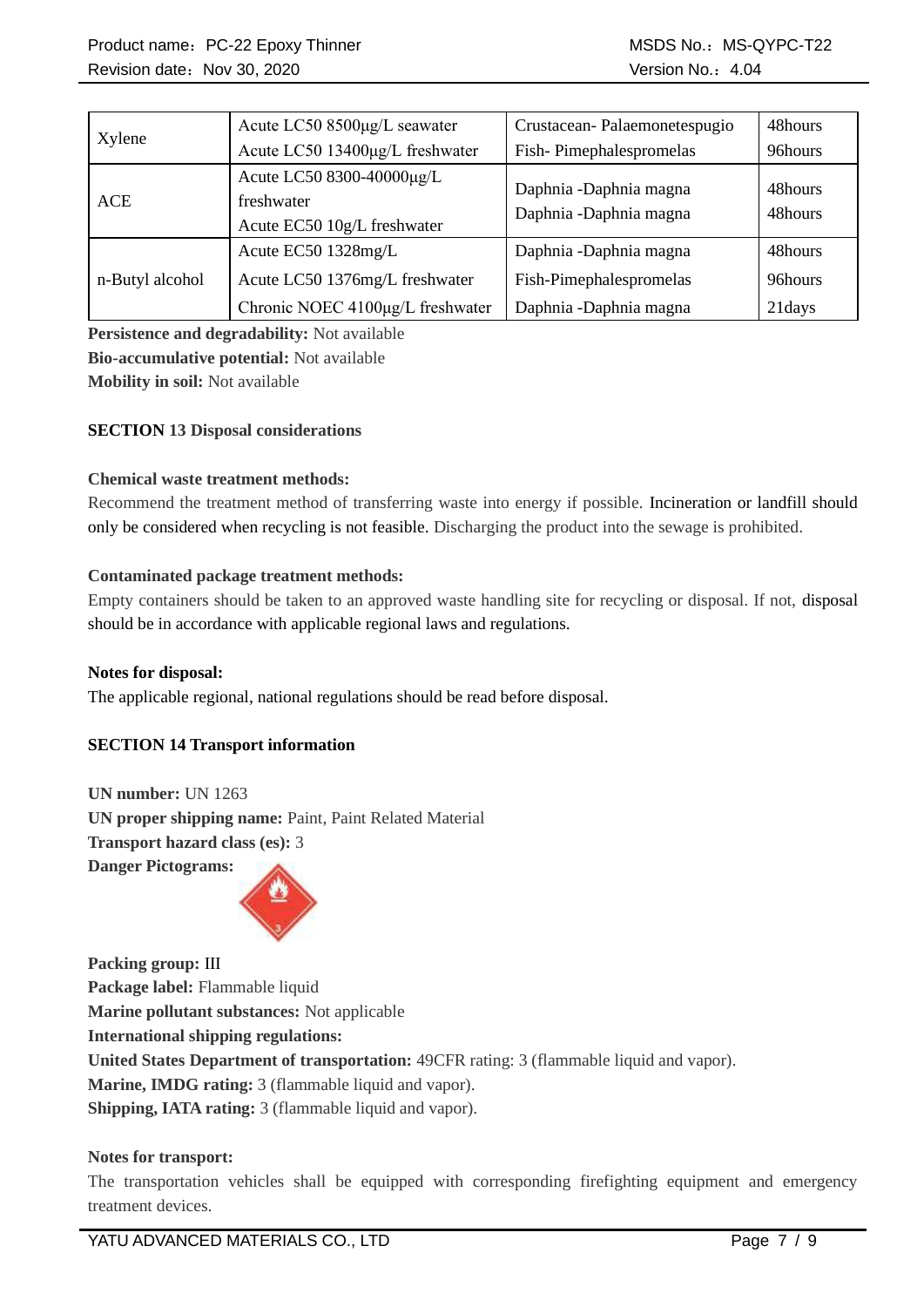All transporting trucks should have grounded devices.

It cannot be transported with oxidant and food chemicals.

Transportation should prevent insolation, rain, and high temperature. Morning and evening transport are recommended.

Stay away from fire, heat, high temperature zone when stopover.

The vehicle exhaust pipe must be equipped with a fire-retardant device and use only non-sparking machines and tools for loading and unloading.

Drivers should follow the driven routes. Do not stay in residential areas and densely populated areas. Do not use wooden, cement ships for bulk transportation because it will pollute the ocean if it leaks.

# **SECTION 15 Regulatory information**

# **Applicable laws and regulations:**

Safe Production Law of the People's Republic of China Code of Occupational Disease Prevention of PRC Environmental Protection Law of the People's Republic of China Laws of the People's Republic of China on the Prevention and Control of Atmospheric Pollution Marine Environment Protection Law of the People's Republic of China Law of the People's Republic of China on the prevention and control of environmental pollution by solid wastes Fire Control Law of the People's Republic of China Regulations on the Control over Safety of Dangerous chemicals Occupational Exposure Limits for Hazardous Agents in the Workplace (part 1: chemical hazardous agents) (GBZ 2.1) Occupational Exposure Limits for Hazardous Agents in the Workplace (part 2: Physical Agents) (GBZ 2.2) General Rules for Chemical Classification and Risk Disclosure (GB 13690) National Hazardous Waste List General Rules for Storage of Dangerous Chemicals (GB 15603) List of Dangerous Goods (GB 12268) Classification and Code of Dangerous Goods (GB 6944) Labels for Packages of Dangerous Goods (GB 190)

# **SECTION 16 Other information**

# **Key to abbreviations:**

MAC --Maximum Allowable Concentration: refers to the concentration of toxic chemicals that should not exceed at any time during a working day in the workplace.

PC-TWA -- Permissible Concentration-Time Weighted Average: refers to the average level of allowable contact in the stated working day of 8 hours.

PC-STEL ---Permissible Concentration- Short Term Exposure Limit: refer to the time weighted average for any allowable contact less than 15 minutes within 8 hours.

ACGIH TWA--- American Conference of Governmental Industrial Hygienists- Time weighted average

ACGIH STEL--- American Conference of Governmental Industrial Hygienists- Short Term Exposure Limit

LD<sub>50</sub>: It refers to lethal dose with oral and dermal exposure. In statistics, it is expected to cause 50% individual deaths in a group of subjects.

 $LC_{50}$ : It refers to lethal concentration with respiration inhalation. In statistics, it is expected to cause 50% individual deaths in a group of subjects.